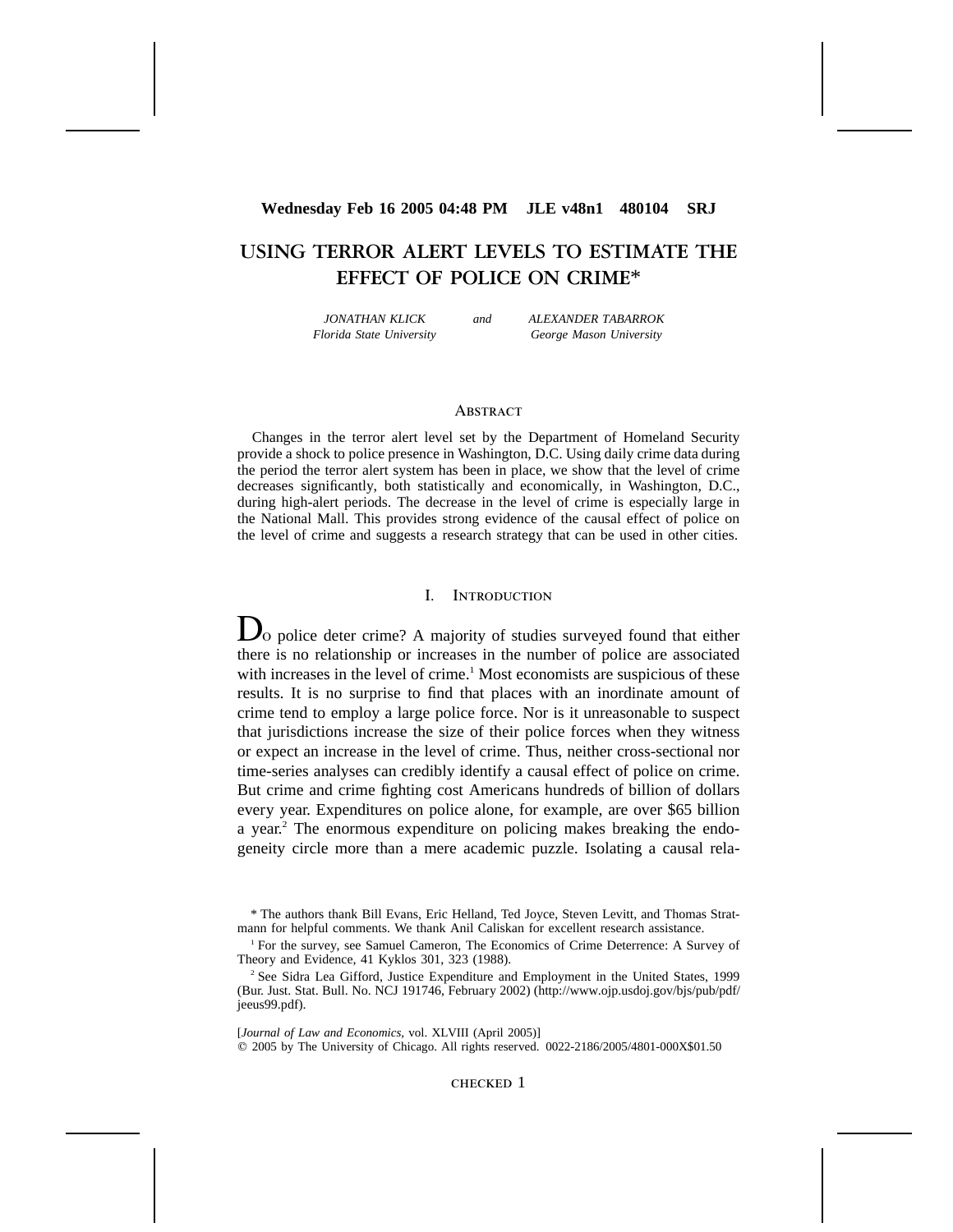## checked 2 the journal of law and economics

tionship between increases in the number of police and reductions in the level of crime has large policy consequences.<sup>3</sup>

#### II. Terror Alerts as Shocks to Police Presence

**q1**

**q2**

In a seminal paper, Steven Levitt showed how the circle could be broken by identifying variations in police presence that were not caused by variations in crime.<sup>4</sup> He found that police presence increased in mayoral and gubernatorial election years but not in off-election years. Since crime is unlikely to be correlated with election timing, this identification strategy can, in principle, break the circle. However, this strategy proved to be problematic in practice. Variations in police presence brought on by electoral cycles are not large, and variations in other factors impede precise estimation. Although Levitt initially did estimate a significant deterrent effect, Justin McCrary later showed that a programming error made Levitt's results appear more precise than justified. McCrary concluded, "In the absence of stronger research designs, or perhaps heroic data collection, a precise estimate of the causal effect of police on crime will remain at large."5

We claim that a stronger research design than that used in the past and a new data source let us better estimate the causal effect of police on crime. On March 11, 2002, the Office of Homeland Security introduced the Homeland Security Advisory System (HSAS) to inform the public and other government agencies about the risk of terrorist attacks. During high-alert times, the police increase their presence on the streets of Washington, D.C. We use the high-alert periods to break the circle of endogeneity to estimate the effect of police on crime.

In addition to a stronger research design than that used in the past, we also improve on the data. Most previous studies use annual data. Annual data are subject to an inherent trade-off—a longer time series improves the precision of estimates but increases the possibility of omitted-variable bias.

<sup>5</sup> Levitt, Reply, *supra* note 4, concedes the errors identified in Justin McCrary, Using Electoral Cycles in Police Hiring to Estimate the Effect of Police on Crime: Comment, 92 Am. Econ. Rev. 1236 (2002). However, Levitt's study provides estimates using the number of municipal workers and firefighters as instruments to show that there is a statistically significant negative effect of police on crime.

<sup>&</sup>lt;sup>3</sup> It is interesting to note that combining police (\$65 billion), judicial (\$35 billion), and correction expenditures (\$49 billion) gives a total direct spending on criminal justice of \$149 billion—more than a quarter of that spent on elementary and secondary schooling (\$433 billion as of 2001). Yet there are many more papers on the return to education than on the return to policing.

<sup>4</sup> Steven D. Levitt, Using Electoral Cycles in Police Hiring to Estimate the Effect of Police on Crime, 87 Am. Econ. Rev. 270 (1997). For other notable attempts to break the endogeneity circle, see Thomas Marvell & Carlisle Moody, Police Levels, Crime Rates, and Specification Problems, 34 Criminology 609 (1996); Hope Corman & H. Naci Mocan, A Time-Series Analysis of Crime, Deterrence, and Drug Abuse in New York City, 90 Am. Econ. Rev. 584 (2000); and Steven D. Levitt, Using Electoral Cycles in Police Hiring to Estimate the Effects of Police on Crime: Reply, 92 Am. Econ. Rev. 1244 (2002).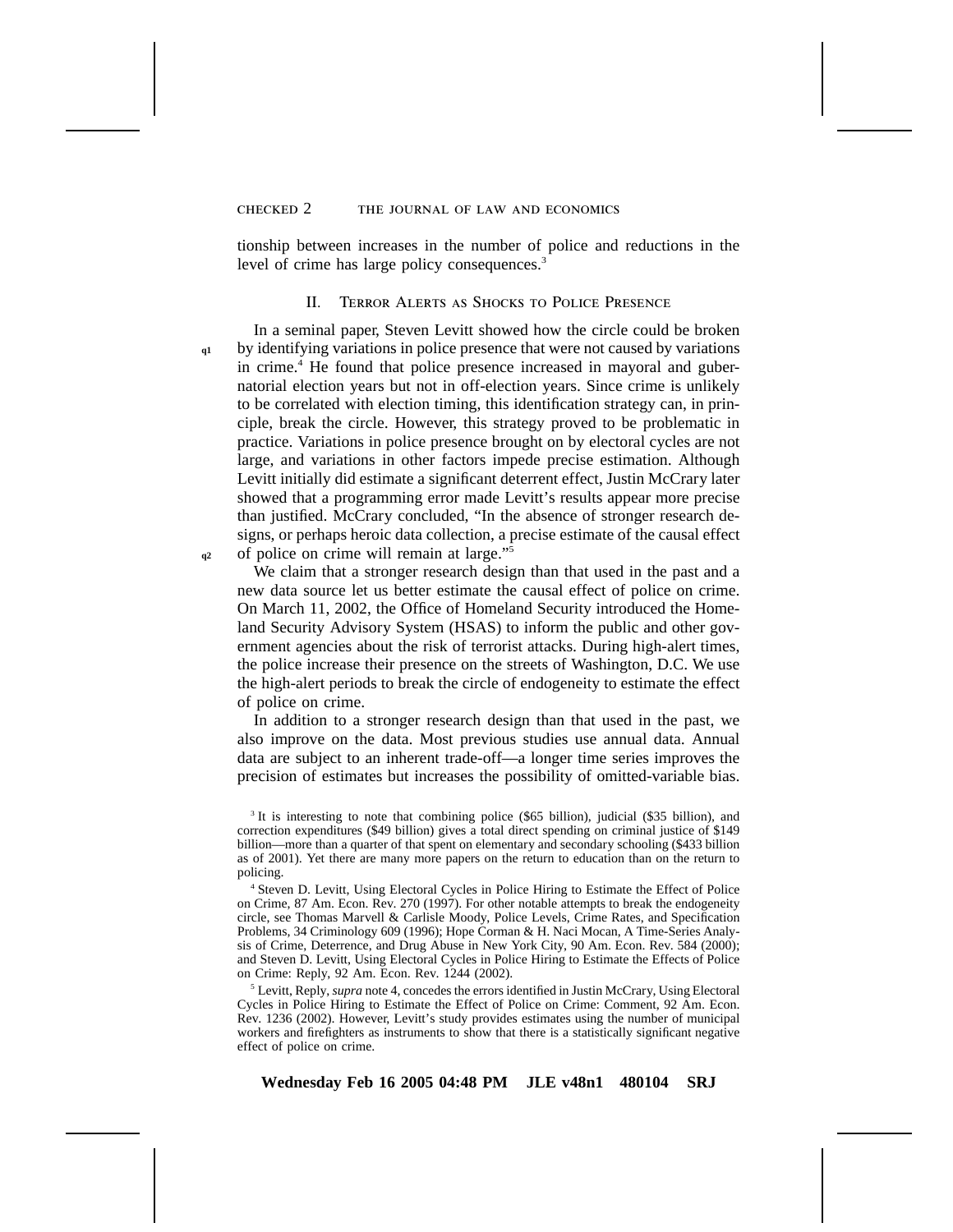#### effect of police on crime checked 3

Panel data reduce the need for a long time series but raise the problem of endogeneity and omitted-variable bias in the cross-sectional component.<sup>6</sup> We use daily crime data from a single city, Washington, D.C., for our analysis. Daily data are less subject to endogeneity problems from crime to police. Also, our focus on a single city reduces omitted-variable bias in the crosssectional component.

Our paper is most closely related to that by Rafael Di Tella and Ernesto Schargrodsky.<sup>7</sup> A terrorist attack on the main Jewish center in Buenos Aires in July 1994 led to increased police presence on blocks with Jewish and Muslim institutions (mosques, synagogues, schools, and so forth). Di Tella and Schargrodsky found that auto theft declined by 75 percent on protected blocks but that little or no changes were observed one or two blocks distant. Like them, we take advantage of presumably exogenous shocks to police presence and the fact that these shocks may have different impacts across space and time. Our research design differs in two important respects, however. First, Di Tella and Schargrodsky observe only one precipitating event, the attack in July 1994. During our sampling period, however, the terror alert level rose and fell four times, so we have events that turn on and off repeatedly—this is an important virtue in that it reduces the possibility of spurious correlation. Second, we use daily data, and the "treatment windows"—the time from the onset to the conclusion of the shocks—are short, a matter of days or weeks, thus reducing the possibility that our results are due to changes in other factors. As we note below, our results on auto thefts are quite similar to those of Di Tella and Schargrodsky, despite the different locations of the studies, thus the results are quite complementary.

# III. Data and Research Design

We use daily police reports of crime from the Metropolitan Police Department of the District of Columbia (Washington, D.C). These are the same data that the police department uses for its internal decisions and statistical analysis.8 Our data cover the time period since the alert system began, March

<sup>7</sup> Rafael Di Tella & Ernesto Schargrodsky, Do Police Reduce Crime? Estimates Using the Allocation of Police Forces after a Terrorist Attack, 94 Am. Econ. Rev. 115 (2004).

<sup>8</sup> The Metropolitan Police Department's (MPD's) internal crime data may vary somewhat from official index totals as reported to the Federal Bureau of Investigation for a variety of reasons, including late reporting and reclassification of some offenses. The MPD requires that the following disclaimer be made: "These data reflect preliminary crime reports made by individual police districts to the MPD's Central Crime Analysis Unit. These data DO NOT reflect official index crime totals as reported to the FBI's Uniform Crime Reporting Program. These data are subject to change for a variety of reasons, including late reporting, reclassification of some offenses, and the discovery that some offenses were unfounded."

<sup>&</sup>lt;sup>6</sup> In Edward L. Glaeser, Bruce Sacerdote, & José A. Scheinkman, Crime and Social Interactions, 111 Q. J. Econ. 507, 507 (1996), the authors write that "the most intriguing aspect of crime is its astoundingly high variance across time and space." They go on to note that economic and social conditions per se can explain only a fraction of this variance, suggesting that omittedvariable bias could easily skew results.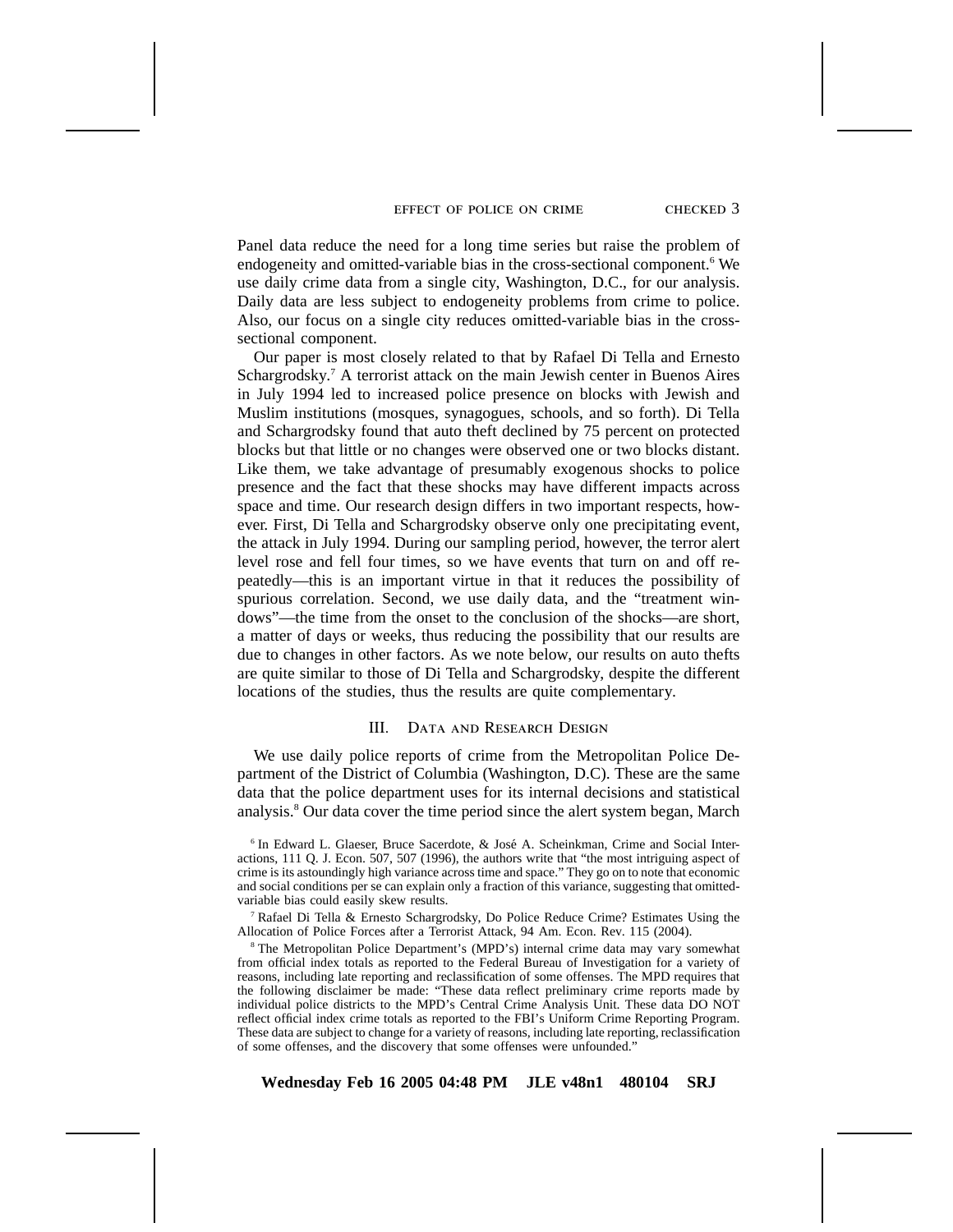**q3**

## checked 4 the journal of law and economics

#### TABLE 1

Crimes in Washington, D.C., by Type: March 12, 2002–July 30, 2003 (506 Days)

| Offense Category             | Total  | Daily Average |
|------------------------------|--------|---------------|
| Assault with a deadly weapon | 5,682  | 11.2          |
| Arson                        | 129    | $\cdot$ 3     |
| Burglary                     | 7,071  | 14.0          |
| Homicide                     | 368    | .7            |
| Robbery                      | 5,937  | 11.7          |
| Sex abuse                    | 530    | 1.0           |
| Stolen auto                  | 12,149 | 24.0          |
| <b>Theft</b>                 | 10,230 | 20.2          |
| Theft from auto              | 13,726 | 27.1          |
| Total                        | 55,882 | 110.4         |

12, 2002, to July 30, 2003. During these 506 days, there were 55,882 crimes, or an average of 110 per day. Table 1 provides further details on the number of crimes during this period by crime category.

The HSAS alert system is broken into five color-coded threat conditions: low (green), guarded (blue), elevated (yellow), high (orange), and severe (red). Since its inception, the HSAS has never fallen below elevated, but, on four occasions during our time period, it has risen to high, the second highest level. The threat level was high September 10–14, 2002; February 10–27, 2003; March 17–April 16, 2003; and May 20–30, 2003.

It is important to understand that the primary purpose of the HSAS is not to advise the public. The primary purpose is to inform and coordinate the antiterrorism efforts of all federal agencies. The HSAS alert system is binding on all federal agencies (except the military), which must conform their antiterrorism efforts to the HSAS threat level. High-alert status indicates a high risk of terrorist attack. During a high-risk period, government agencies take actions such as "coordinating necessary security efforts with Federal, State and local law enforcement... taking additional precautions at public events... preparing to execute contingency procedures... restricting threatened facility access to essential personnel only."9

Although the HSAS is not binding on state and local law enforcement agencies, they are strongly encouraged to monitor the HSAS and take appropriate actions. For obvious reasons, the D.C. police are acutely aware of the threat level. During a high-alert period, the D.C. police department increases the number of patrols, increases the length of shifts in order to put more police on the street, and activates a Joint Operations Command Center, which is run by the D.C. police but also includes federal, regional, and other

<sup>9</sup> See Homeland Security Presidential Directive-3 (March 2002) (http://www.whitehouse.gov/ news/releases/2002/03/20020312-5.html).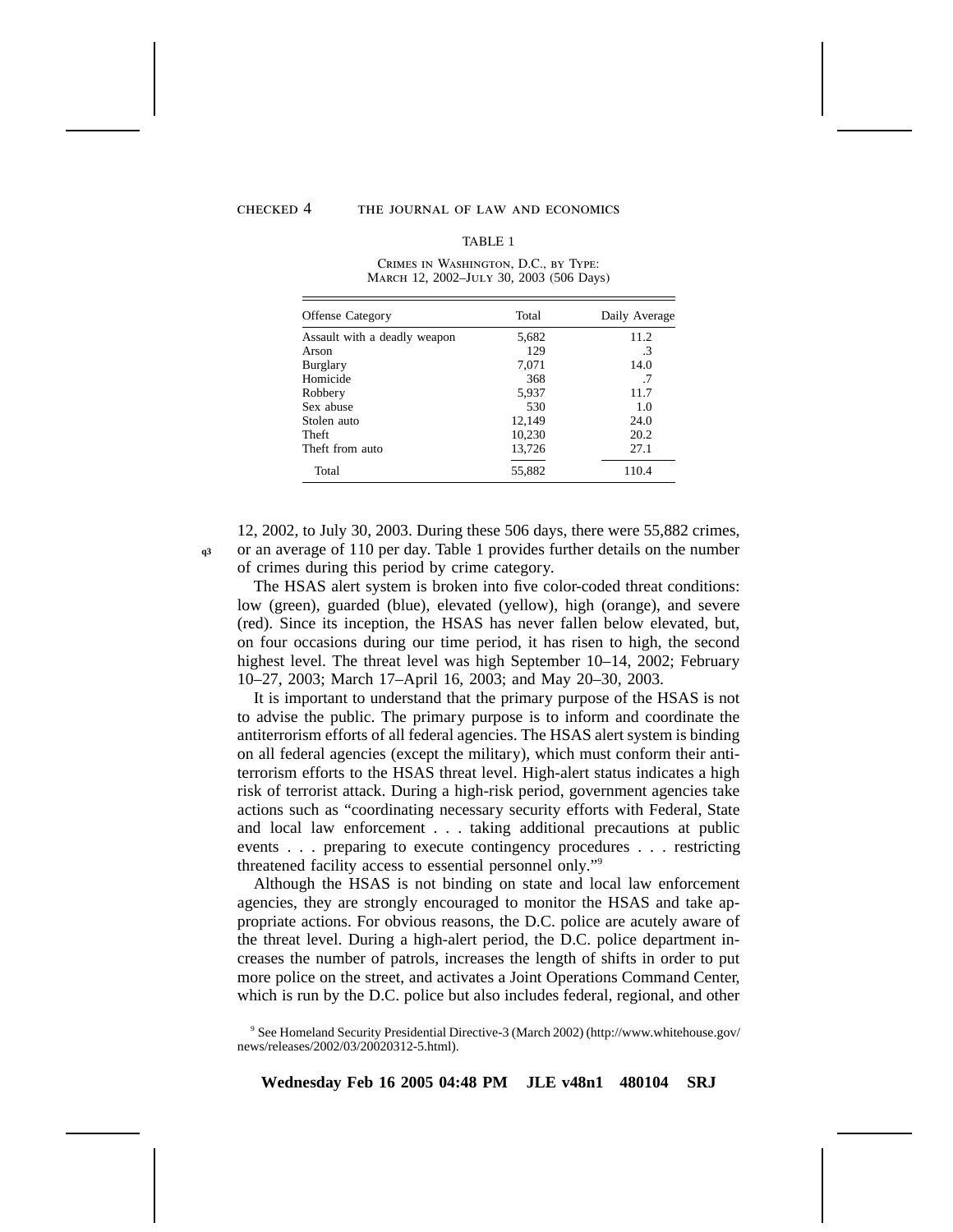#### EFFECT OF POLICE ON CRIME CHECKED 5

#### TABLE 2

Total Daily Crime Decreases on High-Alert Days

|                          | (1)       | (2)        |
|--------------------------|-----------|------------|
| High Alert               | $-7.316*$ | $-6.046*$  |
|                          | (2.877)   | (2.537)    |
| $Log(midday\ ridership)$ |           | $17.341**$ |
|                          |           | (5.309)    |
| $R^2$                    | .14       | .17        |

NOTE. - The dependent variable is the daily total number of crimes (aggregated over type of crime and district where the crime was committed) in Washington, D.C., during the period March 12, 2002– July 30, 2003. Both regressions contain day-of-the-week fixed effects. The number of observations is 506. Robust standard errors are in parentheses.

\* Significantly different from zero at the 5 percent level.

\*\* Significantly different from zero at the 1 percent level.

local officials. In addition to increasing its physical presence, the police department increases its virtual street presence by activating a closed-circuit camera system that covers sensitive areas of the National Mall. The camera system is not permanent; it is activated only during heightened terror alert periods or during major events such as presidential inaugurations.10

#### IV. RESULTS

The results from our most basic regression are presented in Table 2, where we regress daily D.C. crime totals against the terror alert level  $(1 = high$ ,  $0 =$  elevated) and a day-of-the-week indicator. The coefficient on the alert level is statistically significant at the 5 percent level and indicates that on high-alert days, total crimes decrease by an average of seven crimes per day, or approximately 6.6 percent. We use dummy variables (not shown) for each day of the week to control for day effects (crime is highest on Fridays).

**q4**

We hypothesize that the level of crime decreases on high-alert days in D.C. because of greater police presence on the streets. An alternative hypothesis is that tourism is reduced on high-alert days, and as a result, there are fewer potential victims, which leads to fewer crimes.<sup>11</sup> We are skeptical of the latter explanation on theoretical grounds because, holding all else equal, daily crime is unlikely to vary significantly on the basis of the number of daily visitors. The vast majority of visitors to Washington, D.C., are never

 $10$  The increased patrols and activation of the closed-circuit television system are discussed in an official news release (see Metropolitan Police Department, MPDC Lowers Emergency Response Level—UPDATE (February 27, 2003) (http://mpdc.dc.gov/news/news.shtm)). We discuss changes in police presence in more detail in the text further below.

<sup>&</sup>lt;sup>11</sup> The premise of the argument is dubious. We spoke with people at the Washington, D.C., Convention and Tourism Corporation (which monitors hotel occupancy rates), with people in the hotel industry, and with the D.C. police and the statistician for the D.C. Metro system, and they all said that they had not noticed any reduction in tourism during high-alert periods.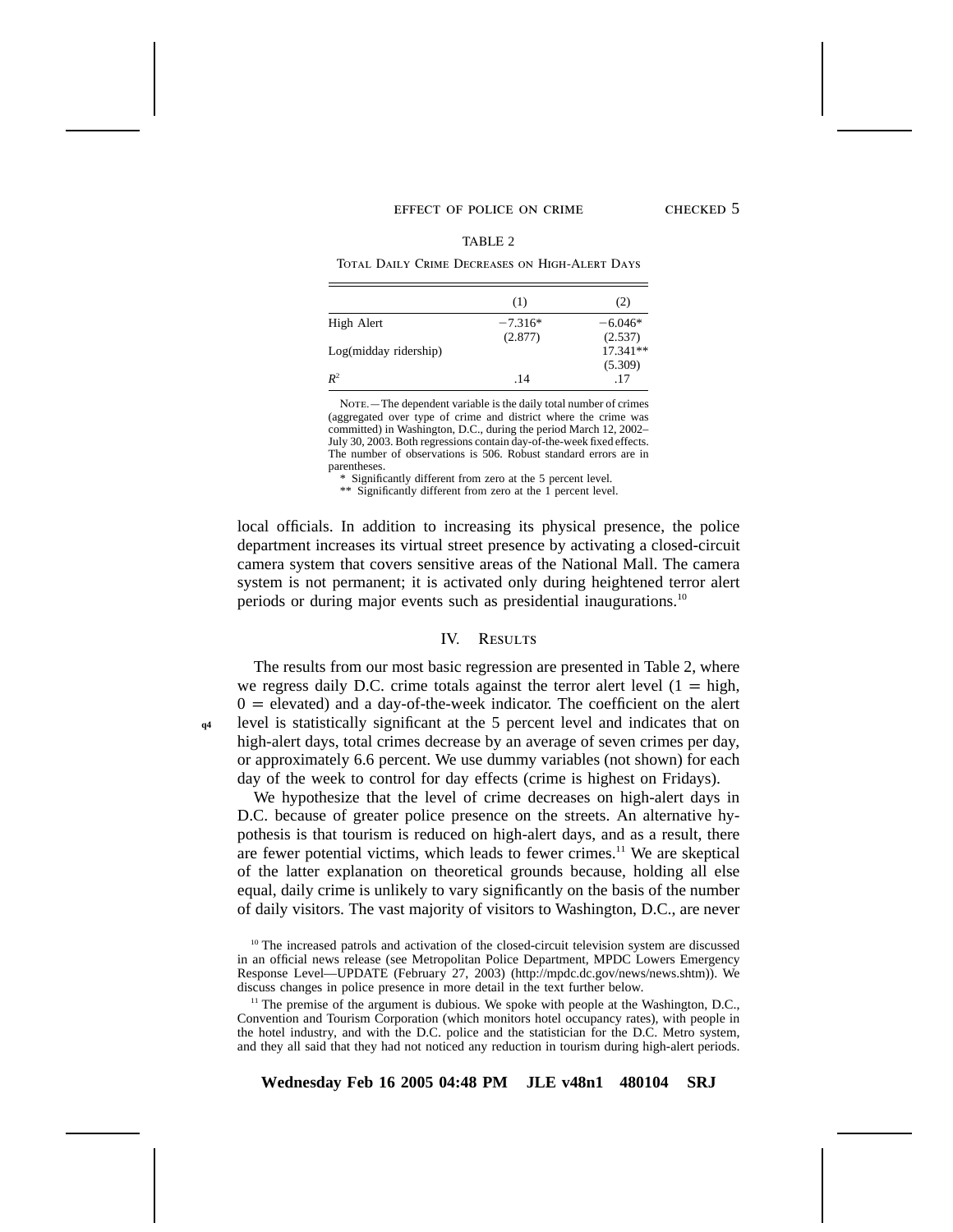#### checked 6 the journal of law and economics

the victim of a crime. Since there are far more visitors than crimes, it seems unlikely that the number of visitors constrains the number of crimes. More plausibly, the number of crimes is constrained by the number of criminals, which can be considered fixed on a daily basis.<sup>12</sup>

**q5**

To test whether fewer visitors could explain our results, we obtained daily data on public transportation (Metro) ridership.<sup>13</sup> The Metro data suggest a very small decrease in midday ridership on high-alert days. Specifically, while days without a high alert averaged 116,000 midday riders, that number decreased to 113,000 riders on high-alert days, a decrease of less than 3 percent. This difference in means is not statistically significant.

To investigate the effect of tourism more systematically, in column 2 of Table 2 we verify that high-alert levels are not being confounded with tourism levels by including logged midday Metro ridership directly in the regression. The coefficient on the alert level is slightly smaller, at  $-6.2$  crimes per day. Interestingly, we find that increased Metro ridership is correlated with an increase in crime. The increase, however, is very small—a 10 percent increase in Metro ridership increases the number of crimes by only 1.7 per day on average. Thus, given that midday Metro ridership is a good proxy for tourism, changes in the number of tourists cannot explain the systematic change in crime that we estimate.<sup>14</sup> We offer another test of the tourism thesis below when we examine what happens to the number of burglaries (a non-touristbased crime) during high-alert periods.

While suggestive of the effect of police on crime, our data provide more variation to exploit. Washington, D.C., is split into seven police districts. Each distinct might have its own peculiar crime pattern because of differences in geography, population density, income, and so forth. Table 3, for example, indicates that some districts have twice as many crimes per day as other districts. To control for these differences in our regressions, we include district fixed effects. More important, we make use of the fact that the White House, Congress, Smithsonian Institution, and many other prominent government agencies and public areas of Washington, D.C., are located in District 1, the National Mall area. We hypothesize that during a terror alert, most of the increased police attention will be devoted to District 1. As noted above, the

<sup>13</sup> We also found data on monthly hotel occupancy rates; these actually increased during high-alert days, although the increase was small and not statistically significant.

<sup>14</sup> Note that, generally speaking, midday ridership will consist mostly of tourists instead of commuters, who ride the Metro during the rush-hour periods.

 $12$  To illustrate, consider the "gazelle/lion" model of crime. A large group of gazelles makes a daily trek to a watering hole. On average, there are, say, 1,000 gazelles in the group, but on any given day the group might be anywhere between, say, 800 and 1,200. The number of lions is constrained in the long run by the average number of gazelles, but on any given day the probability that a lion catches a gazelle is fixed (it is no more difficult to catch a gazelle when the herd is 800 than when the herd is 1,200). Gazelles, of course, prefer to travel in large groups to lower their individual chances of being victimized, but the number of gazelles eaten daily depends only on the number of lions and not on the number of gazelles.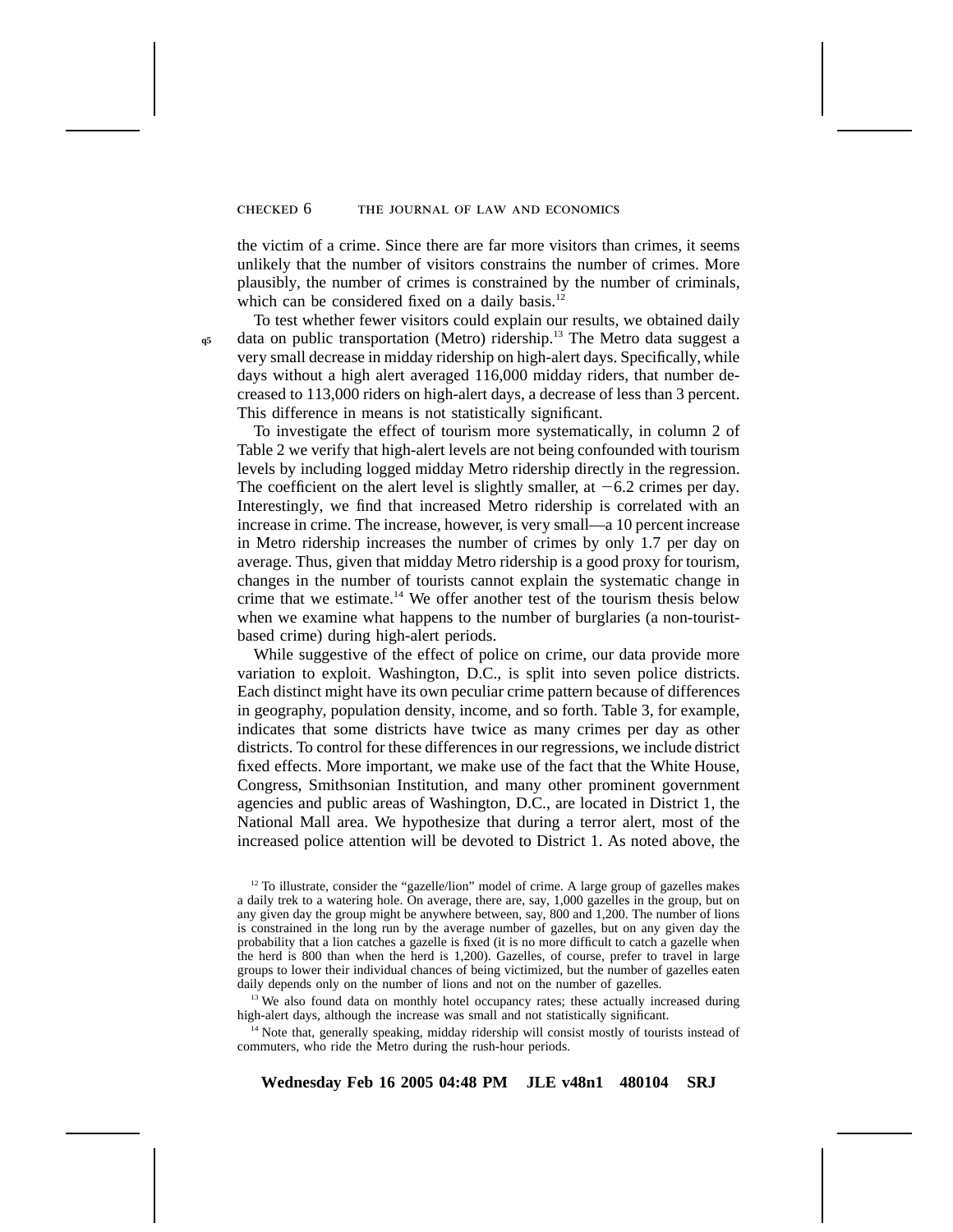#### EFFECT OF POLICE ON CRIME CHECKED 7

#### TABLE 3

Crimes in Washington, D.C., by District: March 12, 2002–July 30, 2003 (506 Days)

| <b>District</b>            | Total  | Daily Average |
|----------------------------|--------|---------------|
| District 1 (National Mall) | 8,653  | 17.1          |
| District 2                 | 6,578  | 13.0          |
| District 3                 | 10,019 | 19.8          |
| District 4                 | 9,159  | 18.1          |
| District 5                 | 8.096  | 16.0          |
| District 6                 | 7,843  | 15.5          |
| District 7                 | 5.465  | 10.8          |

police department can quickly increase its street presence through greater use of overtime, putting more officers on the streets instead of behind desks, and using the closed-circuit television system. It is also possible that the police department diverts resources from other districts to the National Mall. The D.C. police, however, have stated that official policy is that no regular patrols will be reduced during high-alert periods.<sup>15</sup> If police presence were decreased in other districts, we would expect to see higher levels of crime in other districts during high-alert periods. The analysis below, however, suggests no such effect.

The regression with district fixed effects is in Table 4. During periods of high alert, crime in the National Mall area decreases by 2.62 crimes per day. Crime also decreases in the other districts, by .571 crimes per day, but this effect is not statistically significant. Recall that on an average day, there are 17.1 crimes on the National Mall, implying a decline during high-alert days of approximately 15 percent, more than twice as large as that found for the city as a whole. Stated differently, almost one-half (43.6 percent) of the total crime decline during high-alert periods is concentrated in District 1, the National Mall area.<sup>16</sup>

To calculate an elasticity of crime with respect to police, we need to estimate the actual increase in police presence on the street during high-alert periods. Understandably, the D.C. police are reluctant to discuss in any detail the actions that they take during a heightened terror alert. The increased patrols and activation of the closed-circuit television system is discussed in

<sup>15</sup> See Metropolitan Police Department, *supra* note 10.

<sup>&</sup>lt;sup>16</sup> Allowing each district to have its own High Alert coefficient produces similar results. District 1 crime decreases significantly during high-alert periods (with a coefficient of  $-2.3$ , almost the same as earlier), while the levels of crime in the other districts decrease slightly or not at all. The one exception is the level of crime in District 3, which also experiences a statistically significant crime decrease, although the decrease is smaller than in District 1 both absolutely and in percentage terms. District 3 borders District 1 and is very close to the White House, so it likely receives additional protection during high-alert days. We also find similar results when we allow each district to have its own day-of-the-week effects. Owing to limited data, it is difficult in some of these specifications to estimate standard errors.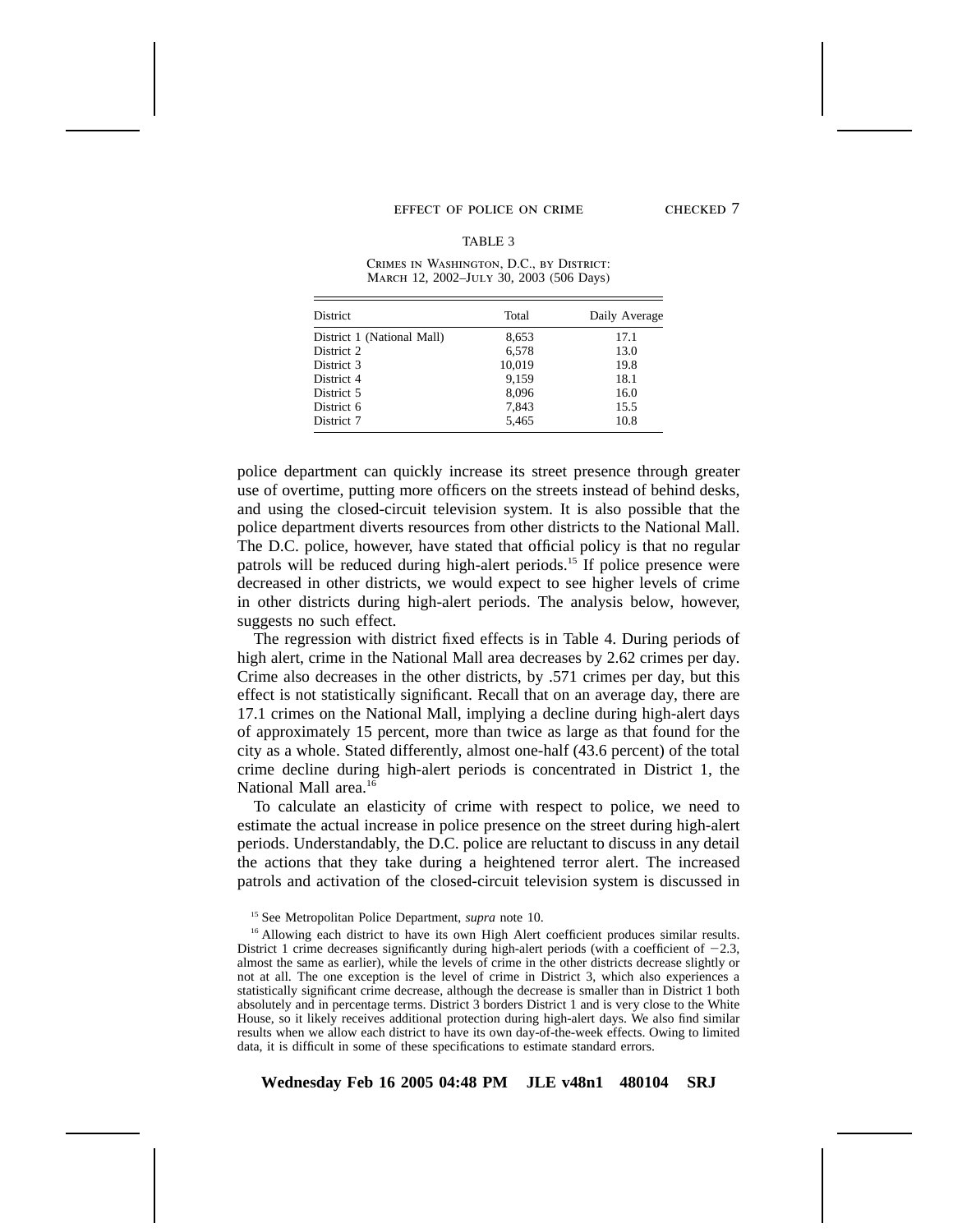**q6**

#### checked 8 the journal of law and economics

#### TABLE 4

Reduction in Crime on High-Alert Days: Concentration on the National Mall

|                                     | Coefficient<br>(Robust) | Coefficient<br>(HAC) | Coefficient<br>(Clustered by Alert<br>Status and Week) |
|-------------------------------------|-------------------------|----------------------|--------------------------------------------------------|
| High Alert $\times$ District 1      | $-2.621**$              | $-2.621*$            | $-2.621*$                                              |
|                                     | (.044)                  | (1.19)               | (1.225)                                                |
| High Alert $\times$ Other Districts | $-.571$                 | $-.571$              | $-.571$                                                |
|                                     | (.455)                  | (.366)               | (.364)                                                 |
| $Log(midday\ ridership)$            | $2.477*$                | $2.477**$            | $2.477**$                                              |
|                                     | (.364)                  | (.522)               | (.527)                                                 |
| Constant                            | $-11.058**$             | $-11.058$            | $-11.058^{+}$                                          |
|                                     | (4.211)                 | (5.87)               | (5.923)                                                |

Nore.—The dependent variable is daily crime totals by district. Standard errors (in parentheses) are clustered by district. All regressions contain day-of-the-week fixed effects and district fixed effects. The number of observations is  $3,542$ .  $R^2 = .28$ . HAC = heteroskedastic autocorrelation consistent.

Significantly different from zero at the 10 percent level.

\* Significantly different from zero at the 5 percent level.

\*\* Significantly different from zero at the 1 percent level.

an official news release from February  $27$ ,  $2003$ .<sup>17</sup> Unofficially, we were told that during heightened alert periods, the police department switches from three 8-hour shifts a day to two 12-hour shifts, thus increasing the effective police presence by 50 percent.18 Despite several requests, however, the D.C. police would neither confirm nor deny this exact procedure. Nevertheless, if we use take 50 percent as an approximate figure, then we estimate an elasticity of crime with respect to police presence of  $-15$  percent/50 percent  $= -.3$ . As it turns out, this is exactly the figure estimated by Thomas Marvell and Carlisle Moody and is also consistent with a range of elasticities on different crimes from approximately .2 to .9 analyzed by Levitt, Corman and Mocan, and Di Tella and Schargrodsky.19

Crime may come in waves; we control for some of this using day-of-theweek effects, but there may be other sources of dependence that result in serial correlation and thus downwardly biased standard errors.<sup>20</sup> To address this problem, the second column of Table 4 reruns the regression using hetero-

<sup>17</sup> See Metropolitan Police Department, *supra* note 10.

<sup>18</sup> With three shifts of  $x$  police, there are  $3x$  police on the street per day; with two shifts, there are 2*y*, assuming that  $2y = 3x$  (the same number of police are allocated over the day); then  $y = 3/2x$ , an increase of .5.

<sup>19</sup> Marvell & Moody, *supra* note 4; Levitt, Reply, *supra* note 4; Corman & Mocan, *supra* note 4; Di Tella & Schargrodsky, *supra* note 7.

<sup>20</sup> Using Jeffrey M. Wooldridge's (Econometric Analysis of Cross Section and Panel Data (2002)) test, we cannot reject the hypothesis of no first-order serial correlation at the 5 percent level but can reject it at the 10 percent level. Serial correlation in the dependent variable will be especially important if the treatment variable is also serially correlated; this is less of a problem in this study than in most others since our treatment variable turns on and off repeatedly (see Marianne Bertrand, Esther Duflo, & Sendhil Mullainathan, How Much Should We Trust Differences-in-Differences Estimates? 119 Q. J. Econ 249 (2004), for an analysis).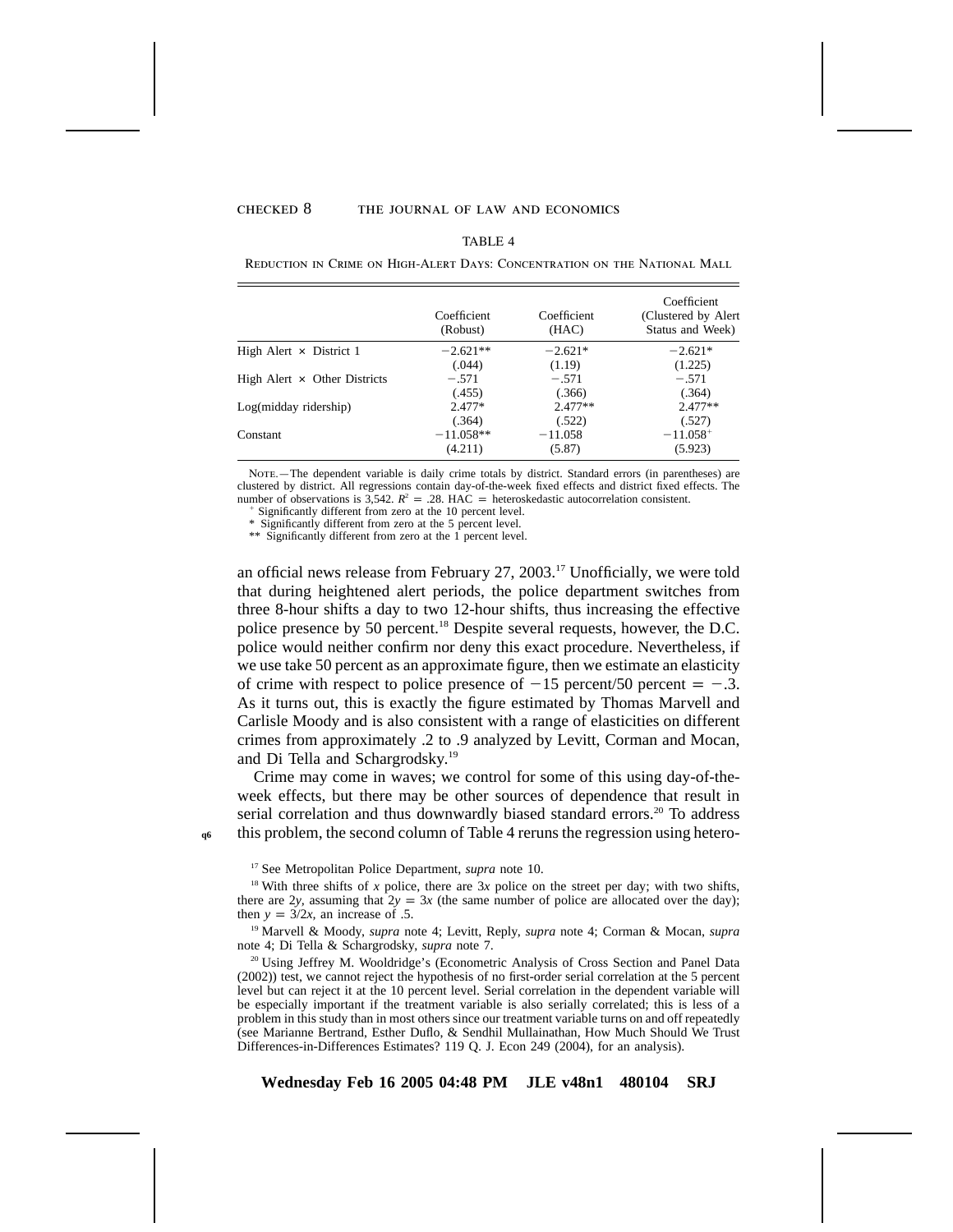#### effect of police on crime checked 9

skedastic autocorrelation-consistent errors (HAC, or Newey-West standard errors).<sup>21</sup> We continue to find a statistically significant decrease in crime in District 1 on high-alert days. An alternative procedure is to use time and district clustering.<sup>22</sup> The clustering approach requires a somewhat arbitrary decision of the time units on which to cluster but has the advantage that we can easily allow for different clusters in nonalert and alert periods. We cluster by week and district and allow for different clusters in alert and nonalert periods in the third column of Table 4 and continue to find statistically significant effects. Other variants produce similar results. In further regressions, we continue to use HAC errors.

We have argued that it is plausible that most of the increased police attention falls on District 1 because of the presence in that district of the White House, Congress, Supreme Court, and so forth. It is revealing to take this argument one step further and assume that all of the increased protection falls on District 1. In this case, the difference between the High Alert  $\times$ 

District One and the High Alert  $\times$  Other Districts coefficients is a differencein-difference estimator that controls for all common factors between the districts. If bad weather, for example, causes decreases in crime, a coincidental correlation with the timing of a high alert could confound our results. The difference-in-difference estimator controls for any factors such as weather, tourism, or other events that affect the districts similarly. Even after controlling for all such factors and recognizing that our assumption is too strong, we still find that crime decreases in District 1 during high-alert periods by some two crimes per day, or more than 12 percent.

## V. Crime-Specific Regressions

In Table 5, we break down total crime into violent and nonviolent categories. Violent crimes show no response to increased police presence on high-alert days. Among nonviolent crimes, auto theft and theft from autos show very large effects, a decline during high-alert days of 43 percent. Di Tella and Schargrodsky also find very large effects of increased police presence on auto theft, a decline of 75 percent in blocks with additional protection. Using our estimate of changes in police presence, we find an elasticity of  $-.86$ , which lies in between Levitt's estimate of  $-1.69$  and Di Tella and Schargrodsky's estimates of  $-.17$  to  $.33.^{23}$ **q8**

The large declines in crime involving automobile thefts and thefts from automobiles support the idea that increased police presence is the driving force in reducing crime during high-alert periods because these are "street"

**q7**

 $21$  The procedure requires choosing a maximum lag length for the number of autocorrelations. We use a lag length of six chosen "optimally" according to the benchmark rule proposed by James H. Stock & Mark W. Watson, Introduction to Econometrics (2003).

<sup>22</sup> As in Di Tella & Schargrodsky, *supra* note 7.

<sup>23</sup> *Id.;* Levitt, Reply, *supra* note 4.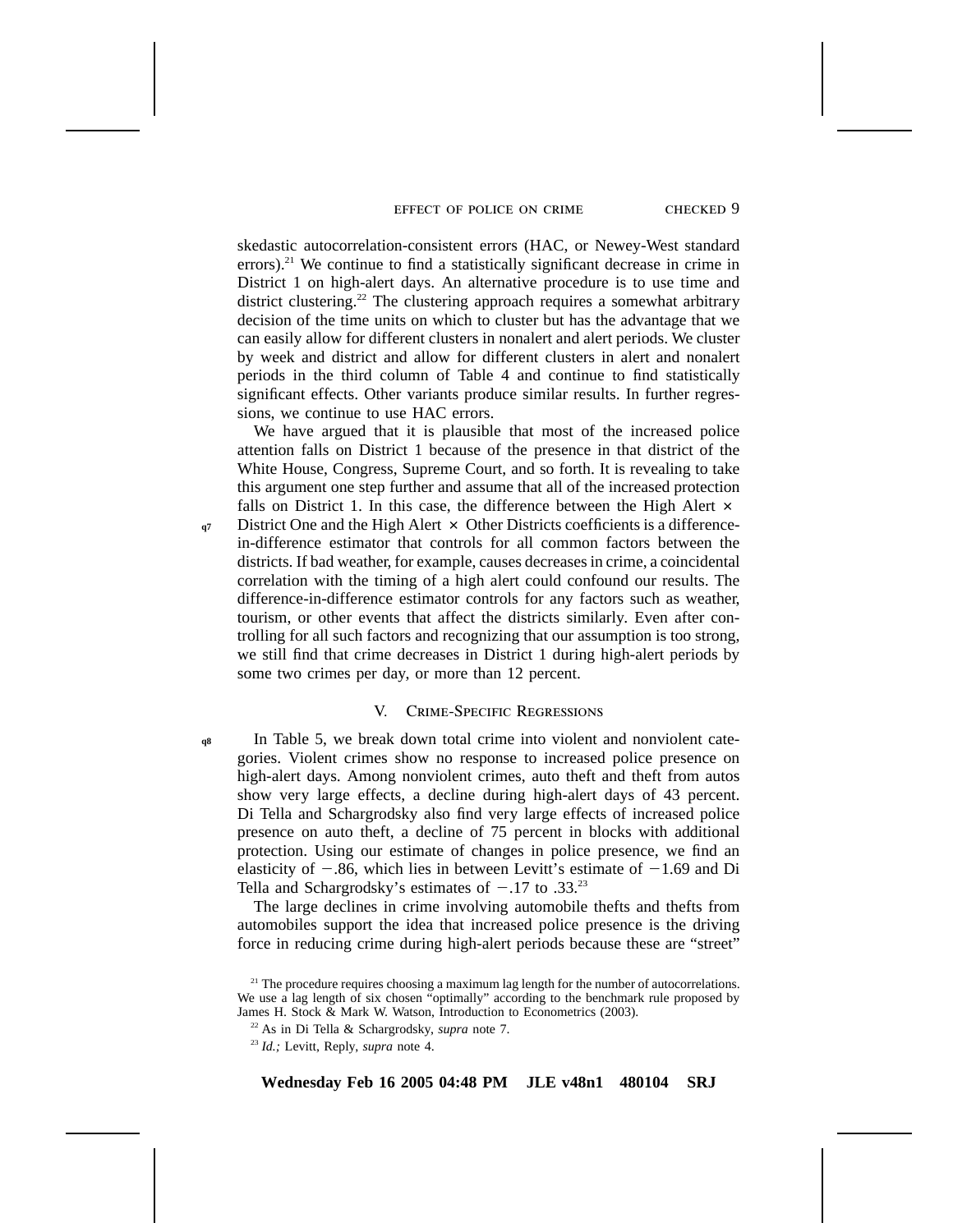## $CHECKED$  10 THE JOURNAL OF LAW AND ECONOMICS

#### TABLE 5

Reduction in Crime on High-Alert Days: Concentration among Street Crimes

|                                                  |                                 | <b>PROPERTY CRIMES</b>            |             |            |  |  |
|--------------------------------------------------|---------------------------------|-----------------------------------|-------------|------------|--|--|
|                                                  | <b>VIOLENT</b><br><b>CRIMES</b> | Auto Theft and<br>Theft from Auto | Burglary    | Theft      |  |  |
| High Alert $\times$ District 1 <sup>+</sup>      | $-.007$                         | $-2.383*$                         | $-.288^{+}$ | .058       |  |  |
|                                                  | (.373)                          | (.714)                            | (.171)      | (.279)     |  |  |
| High Alert $\times$ Other Districts <sup>+</sup> | $-.057$                         | $-.409$                           | $-.169+$    | .065       |  |  |
|                                                  | (.116)                          | (.267)                            | (.090)      | (.098)     |  |  |
| Log(midday ridership)                            | $-2.684$                        | .527                              | $.247+$     | $1.128**$  |  |  |
|                                                  | (1.916)                         | (.363)                            | (.137)      | (.153)     |  |  |
| Constant                                         | $-.007$                         | 2.319                             | $-1.284$    | $-9.409**$ |  |  |
|                                                  | (.373)                          | (4.064)                           | (1.534)     | (1.714)    |  |  |
| Mean in District 1 during high alert             | N.A.                            | 5.56                              | 1.951       | N.A.       |  |  |
| District 1 high alert/mean $\times$ 100 (%)      | N.A.                            | $-42.8$                           | $-14.8$     | N.A.       |  |  |

Nore.—The dependent variable is daily crime totals by district. All regressions contain day-of-the-week dummies and district fixed effects. All standard errors are heteroskedastic autocorrelation consistent (Newey-West) with clustering by district. N.A.  $=$  not applicable.

Significantly different from zero at the 10 percent level.

\* Significantly different from zero at the 5 percent level.

\*\* Significantly different from zero at the 1 percent level.

crimes. Temporary increases in street police and closed-circuit cameras are unlikely to deter crimes such as homicide, which often occur in homes among people who know one another, but are much more likely to deter street  $c$ rimes.<sup>24</sup>

During a high-alert period, citizens may report crimes at a higher rate even though the true crime rate remains constant. If the report rate increases at the same time that the true crime rate decreases, the reported crime rate may fail to decrease or may even increase. To the extent that report rates differ across alert periods, our results are biased against finding a significant decrease in crime. Report rates tend to be high (around 92 percent) and stable for auto theft because insurance companies require a police report to pay out, so for our largest effects, we can be confident that changes in the report rate are not biasing the results.<sup>25</sup>

Surprisingly, burglary also shows a significant decline of 15 percent, or

<sup>25</sup> On the report rate, see Bureau of Justice Statistics, Personal and Property Crimes: Percent Distribution of Victimizations by Type of Crime and Whether or Not Reported to the Police in Criminal Victimization in the United States, table 91 for 1996–2001 (2000–2003) (http:// www.ojp.usdoj.gov/bjs/pub/pdf/cvus/previous/cvus91.pdf).

**Wednesday Feb 16 2005 04:48 PM JLE v48n1 480104 SRJ**

**q10**

**q9**

<sup>&</sup>lt;sup>24</sup> A puzzling aspect of the earlier literature, for example, Levitt, Using Electoral Cycles, *supra* note 4; and Corman & Mocan, *supra* note 4, is that homicide has often been found to be one of the crimes most deterrable by increased police. Since police rarely observe let alone prevent a homicide, this result does not appear to be plausible (although homicide may be deterrable on other margins such as probability of detection or severity of punishment). On the location of homicides versus other crimes, see Callie Marie Rennison & Michael R. Rand, Criminal Victimization 2002 (Bur. Just. Stat. Nat'l Crime Victimization Surv., Rep. No. NCJ 199994, August 2003) (http://www.ojp.usdoj.gov/bjs/pub/pdf/cv02.pdf).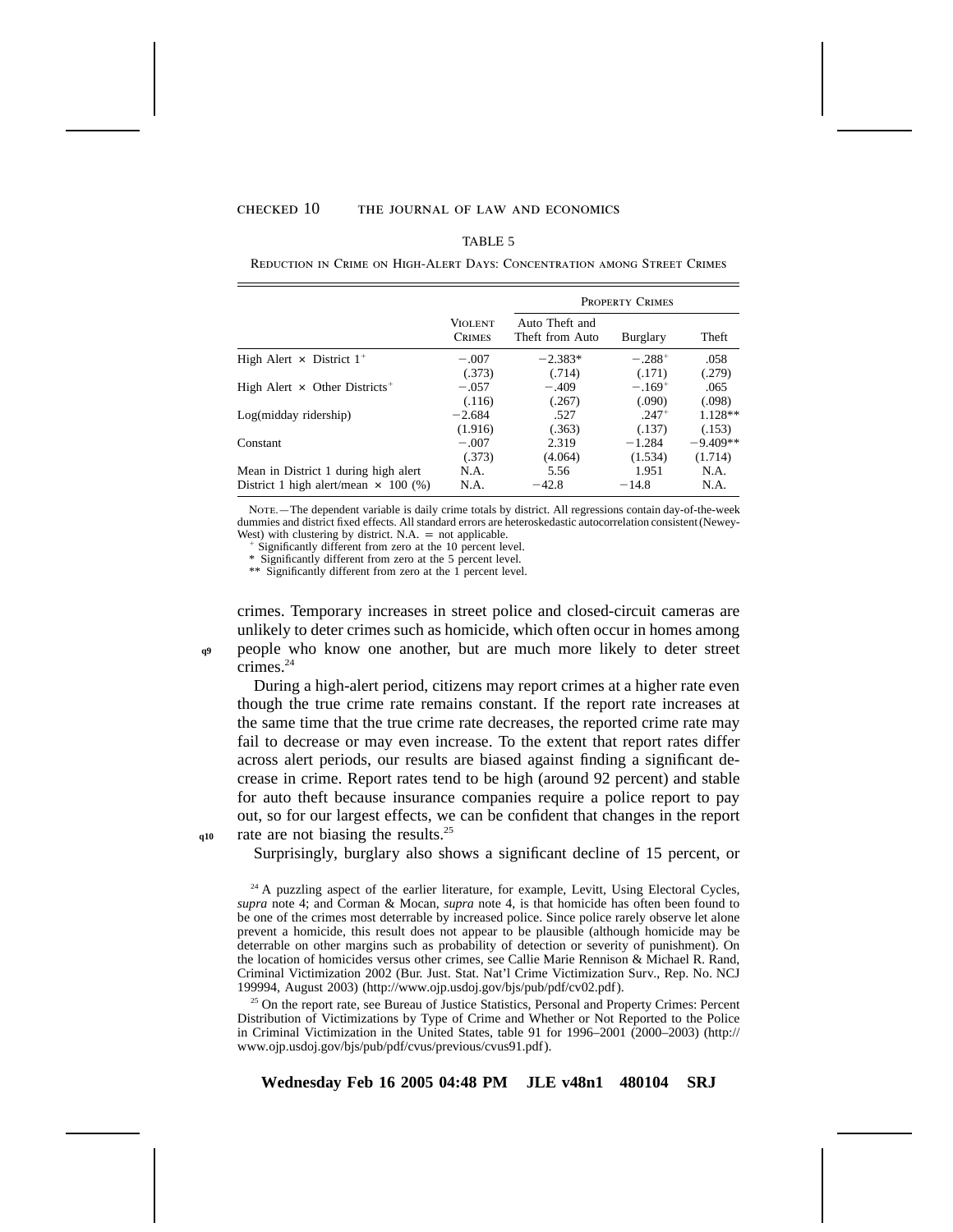#### effect of police on crime checked 11

an elasticity of  $-.3$ . The negative and statistically significant coefficient on burglaries is important because burglaries are not crimes against tourists. If the declines in crime that we find during high-alert periods were due to reductions in tourism rather than increases in police presence, we would not expect to see a decrease in burglaries.<sup>26</sup>

## VI. CONCLUSION

Given the importance of police protection in budgetary terms and the welfare effects of crime, the lack of credible causal estimates of the effect of police on crime is troublesome. Although Levitt laid out a useful framework for isolating the causal effect of police on crime, limited variation in his primary instrument and data ambiguities limit the policy value of his estimates, as shown by McCrary and by Levitt's later study.<sup>27</sup> We use the easily identifiable and clearly exogenous shock provided by changes in the terror alert level in Washington, D.C., to evaluate the causal effect of police on crime. A notable benefit of our research design is that our treatment, the terror alert level, turns on and off repeatedly during our sample. In addition, we use daily crime data and the treatment window is short, a matter of days or weeks, so our results are less likely to be due to changes in other factors. Using a variety of specifications, we show that an increase in police presence of about 50 percent leads to a statistically and economically significant decrease in the level of crime on the order of 15 percent, or an elasticity of .3. Most of the decrease in crime comes from decreases in the street crimes of auto theft and theft from automobiles, where we estimate an elasticity of police on crime of  $-.86$ . We provide analyses that suggest that this decrease is not an artifact of changing tourism patterns induced by changes in the terror alert level.

While our research provides a credible estimate of the causal effect of police on crime, more research is needed to determine if this effect and its magnitude can be generalized to other cities or if it is peculiar to the Washington, D.C., area. In principle, our design, which uses terror alert changes as exogenous shocks to police presence and daily crime data, can be implemented in analyses of the crime patterns in other metropolitan areas.

<sup>27</sup> Levitt, Using Electoral Cycles, *supra* note 4; McCrary, *supra* note 5; Levitt, Reply, *supra* note 4.

<sup>&</sup>lt;sup>26</sup> Our coefficients on log(midday ridership) are potentially interesting as well. It might seem surprising that we estimate a positive coefficient in the burglary regression given our observation that burglaries are unrelated to tourism. However, it may well be the case that our ridership variable is picking up weather effects. Note also that the effect is miniscule, a 1 percent increase in midday ridership increases crime by .01 times the corresponding beta coefficient.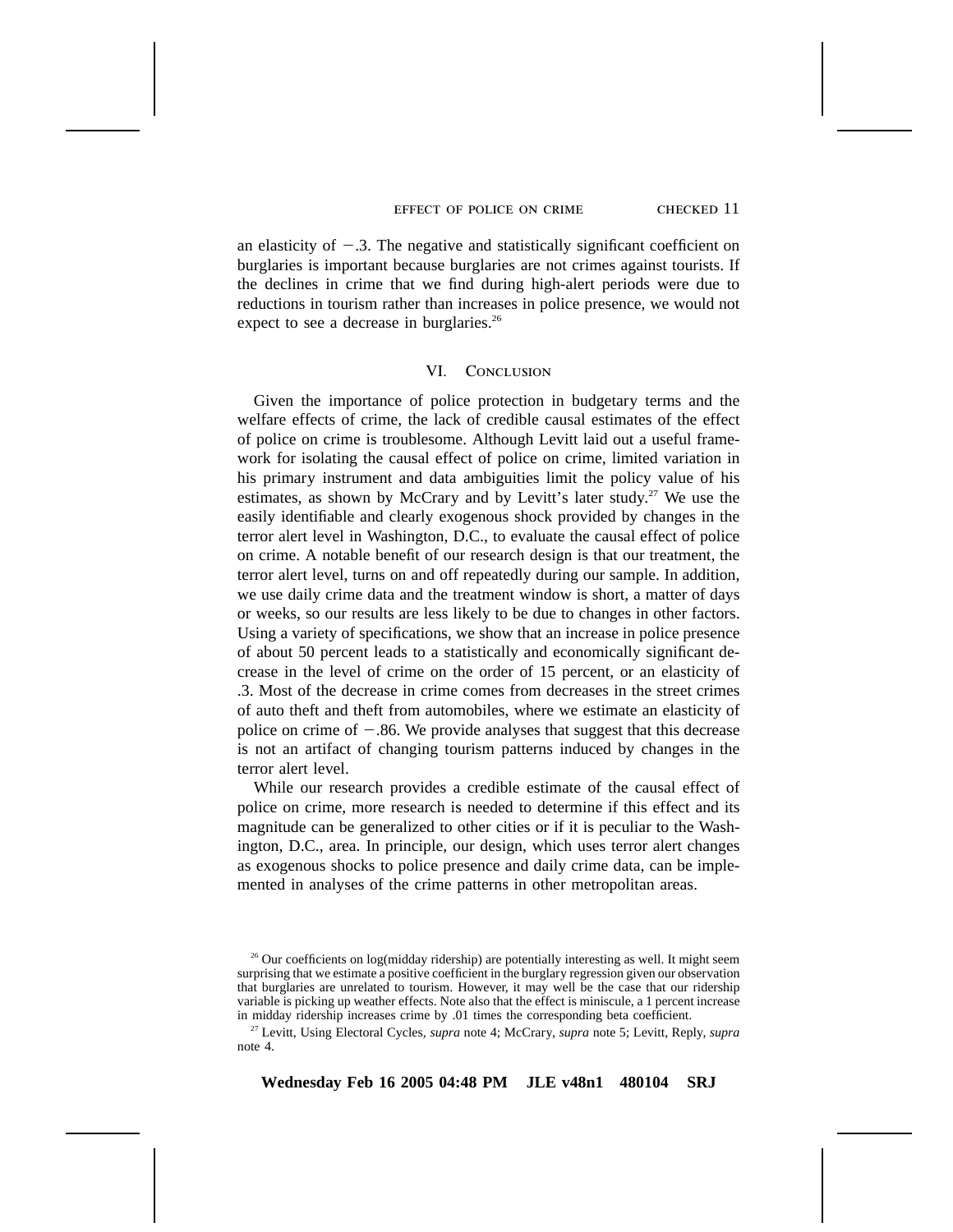#### **BIBLIOGRAPHY**

- Bertrand, Marianne; Duflo, Esther; and Mullainathan, Sendhil. "How Much Should We Trust Differences-in-Differences Estimates?" *Quarterly Journal of Economics* 119 (2004): 249–75.
- Bureau of Justice Statistics. "Personal and Property Crimes: Percent Distribution of Victimizations by Type of Crime and Whether or Not Reported to the Police." In *Criminal Victimization in the United States,* table 91 for 1996–2001. Washington, D.C.: U.S. Department of Justice, 2000–2003.
- Cameron, Samuel. "The Economics of Crime Deterrence: A Survey of Theory and Evidence." *Kyklos* 41 (1988): 301–23.
- Corman, Hope, and Mocan, H. Naci. "A Time-Series Analysis of Crime, Deterrence, and Drug Abuse in New York City." *American Economic Review* 90 (2000): 584–604.
- Di Tella, Rafael, and Schargrodsky, Ernesto. "Do Police Reduce Crime? Estimates Using the Allocation of Police Forces after a Terrorist Attack." *American Economic Review* 94 (2004): 115–33.
- Gifford, Sidra Lea. "Justice Expenditure and Employment in the United States, 1999." Bulletin No. NCJ 191746. Washington, D.C.: U.S. Department of Justice, February 2002.
- Glaeser, Edward L.; Sacerdote, Bruce; and José A. Scheinkman. "Crime and Social Interactions." *Quarterly Journal of Economics* 111 (1996): 507–48.
- "Homeland Security Presidential Directive-3." Press Release. Washington, D.C.: Office of the Press Secretary, March 2002.
- Levitt, Steven D. "Using Electoral Cycles in Police Hiring to Estimate the Effect of Police on Crime." *American Economic Review* 87 (1997): 270–90.
- Levitt, Steven D. "Using Electoral Cycles in Police Hiring to Estimate the Effects of Police on Crime: Reply." *American Economic Review* 92 (2002): 1244–50.
- Marvell, Thomas, and Moody, Carlisle. "Police Levels, Crime Rates, and Specification Problems." *Criminology* 34 (1996): 609–46.
- McCrary, Justin. "Using Electoral Cycles in Police Hiring to Estimate the Effect of Police on Crime: Comment." *American Economic Review* 92 (2002): 1236–43.
- Metropolitan Police Department. "MPDC Lowers Emergency Response Level—UPDATE." February 27, 2003.
- Rennison, Callie Marie, and Rand, Michael R. "Criminal Victimization 2002." Bureau of Justice Statistics National Crime Victimization Survey. Report No. NCJ 199994. Washington, D.C.: U.S. Department of Justice, August 2003.
- Stock, James H., and Watson, Mark W. *Introduction to Econometrics.* Boston: Addison Wesley, 2003.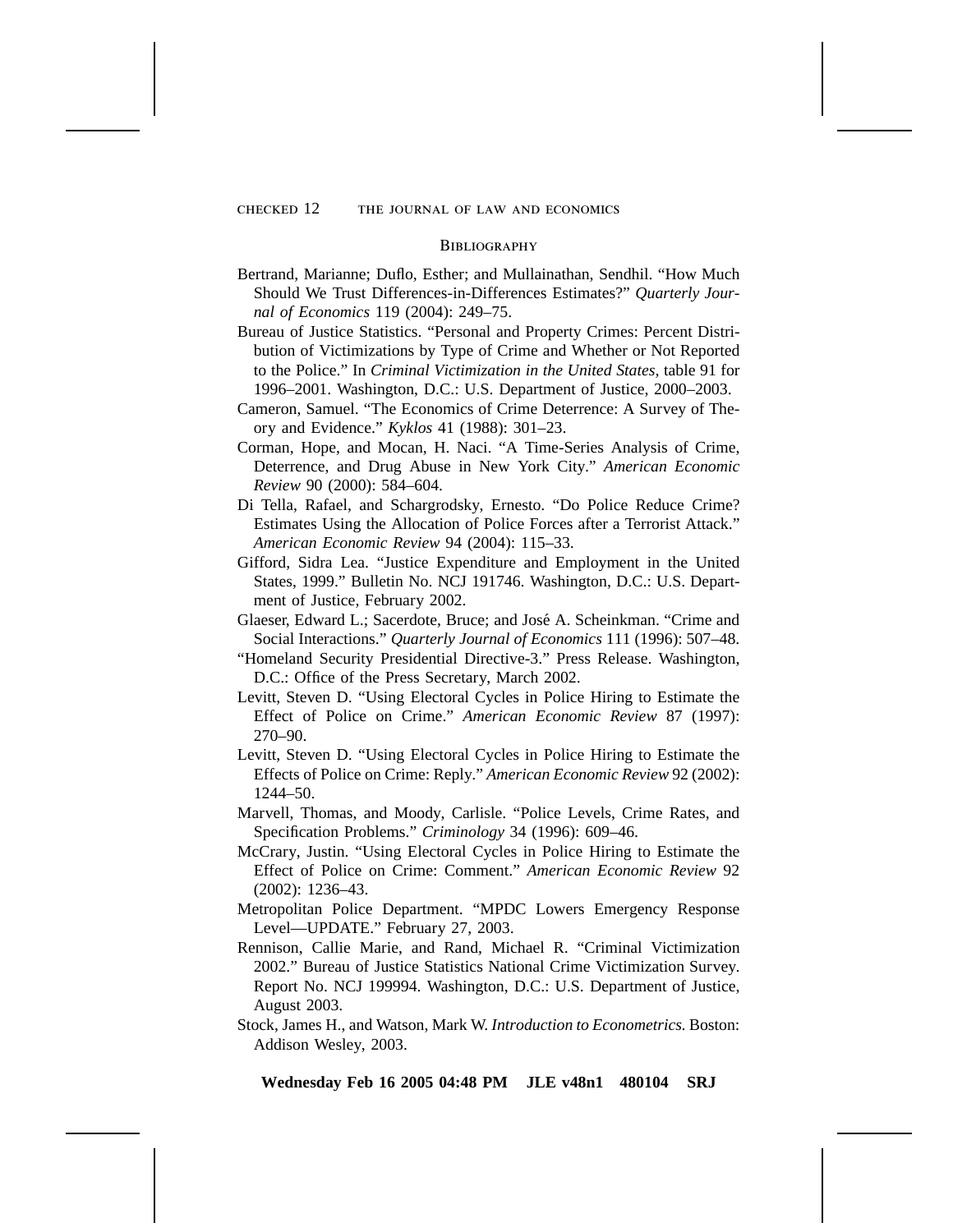EFFECT OF POLICE ON CRIME CHECKED 13

Wooldridge, Jeffrey M. *Econometric Analysis of Cross Section and Panel Data*. Cambridge, Mass.: MIT Press, 2002.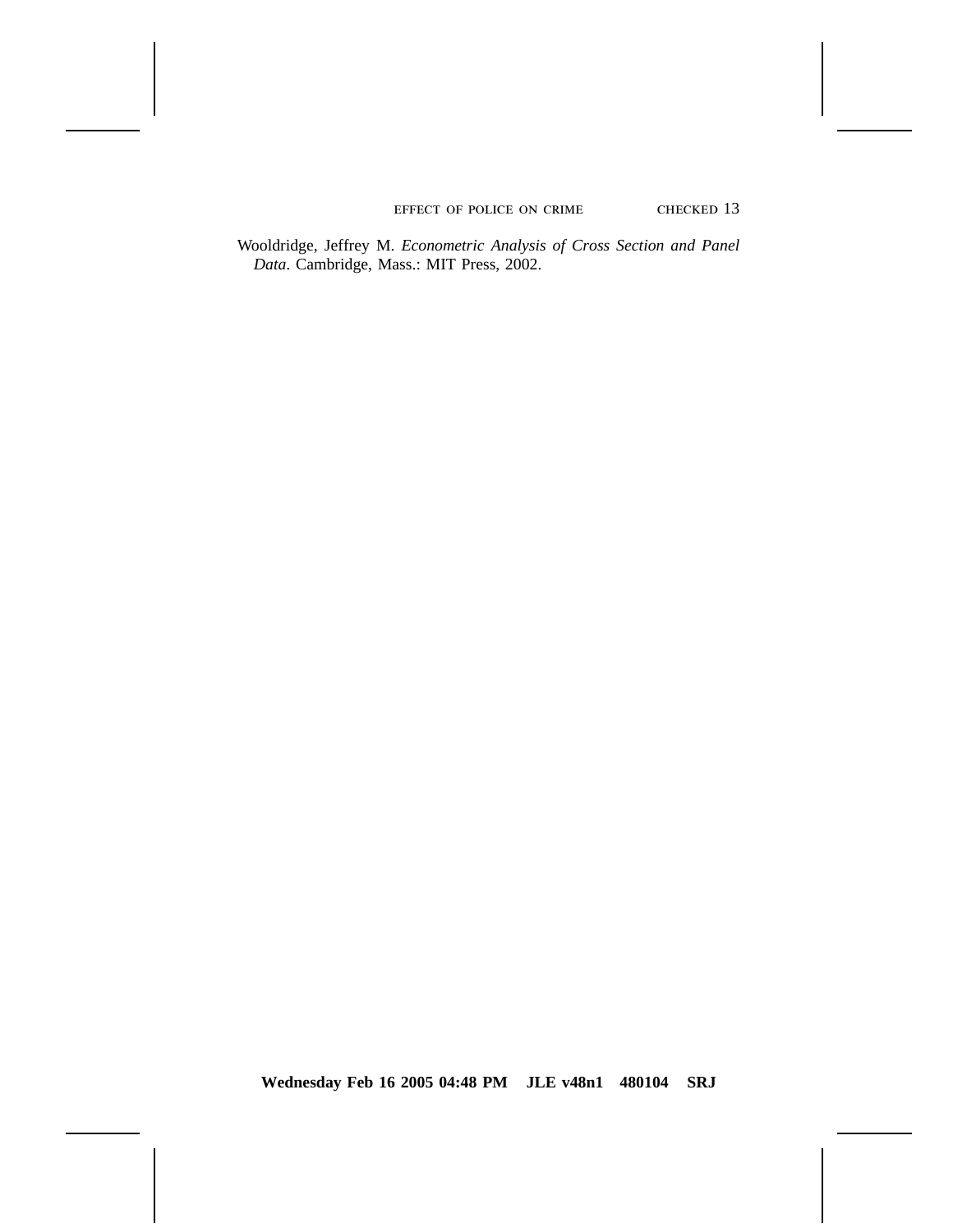checked 14 the journal of law and economics

## **QUERIES TO THE AUTHOR**

1 Au: Italics removed because it is not JLE style to use italics for emphasis or definition of terms.

2 Au: Please provide the page number for the McCrary quote.

3 Au: Please check the values in the last column of Table 1; they total only 110.2.

4 Au: "indicates that on alert days" changed to "indicates that on high-alert days"; OK?

5 Au: In note 13, "these actually increased during terror alert days" changed to "these actually increased during high-alert days"; OK?

6 Au: Table 4 correct here and below? Was originally Table 2.

7 Au: "difference-in-difference" or "differences-in-differences"?

8 Au: In Table 5, does "N.A." stand for "not available" or "not applicable"?

9 Au: "deter street crimes such as automobile theft and theft from autos." changed to "deter street crimes." because street crimes have defined explained earlier in the paragraph.

10 Au: In note 25, for what years did you use table 91?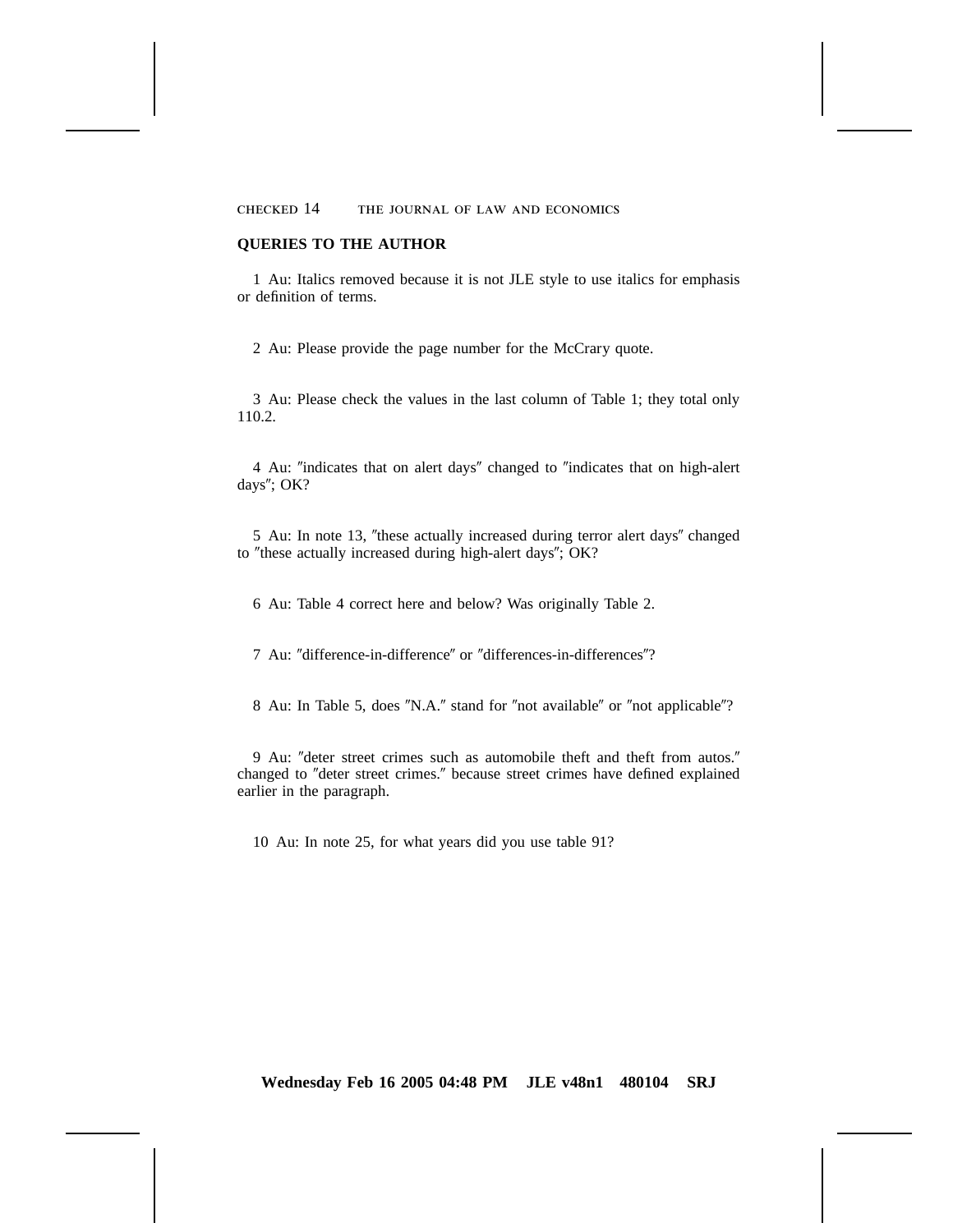# *The Journal of* LAW & ECONOMICS

1111 East 60th Street Chicago, Illinois 60637

# Offprint Order Form

This form must be returned with page proofs. Fifty free offprints with standard journal covers are offered for each article; however, we cannot send them until we have received this form. Prices for additional offprints and for special covers are listed on the reverse. Payment by purchase order, check, money order, Visa, or Mastercard must be received with all orders.

| <b>Please send me the following:</b> (being 1) 50 free off prints |  |                                                                                         |  |  |  |  |
|-------------------------------------------------------------------|--|-----------------------------------------------------------------------------------------|--|--|--|--|
|                                                                   |  | () __________ add'l offprints Order only in multiples of 50.                            |  |  |  |  |
|                                                                   |  | Special covers? () Yes () No                                                            |  |  |  |  |
|                                                                   |  | <b>Method of payment:</b> () purchase order attached, P.O. #___________________________ |  |  |  |  |
|                                                                   |  | () check/money order enclosed (payable to The University of Chicago Press)              |  |  |  |  |
|                                                                   |  | () credit information below                                                             |  |  |  |  |
|                                                                   |  |                                                                                         |  |  |  |  |

# CREDIT CARD ORDERS

You may pay for offprints with Mastercard or Visa. Please complete the information requested below, including expiration date and your signature. Your credit card will be billed after the offprints are shipped.

\_\_\_\_\_\_\_\_\_\_\_\_\_\_\_\_\_\_\_\_\_\_\_\_\_\_\_\_\_\_\_\_\_\_\_\_\_\_\_\_\_\_\_\_\_\_\_\_\_\_\_\_\_\_\_\_\_\_\_\_\_\_\_\_\_\_\_\_\_\_\_\_\_\_\_\_\_\_\_\_\_\_\_\_\_\_\_

| Cardholder name:                     |            |  |
|--------------------------------------|------------|--|
| Mastercard () Visa number:           | Exp. date: |  |
| Signature:                           |            |  |
| Daytime telephone number and/or FAX: |            |  |